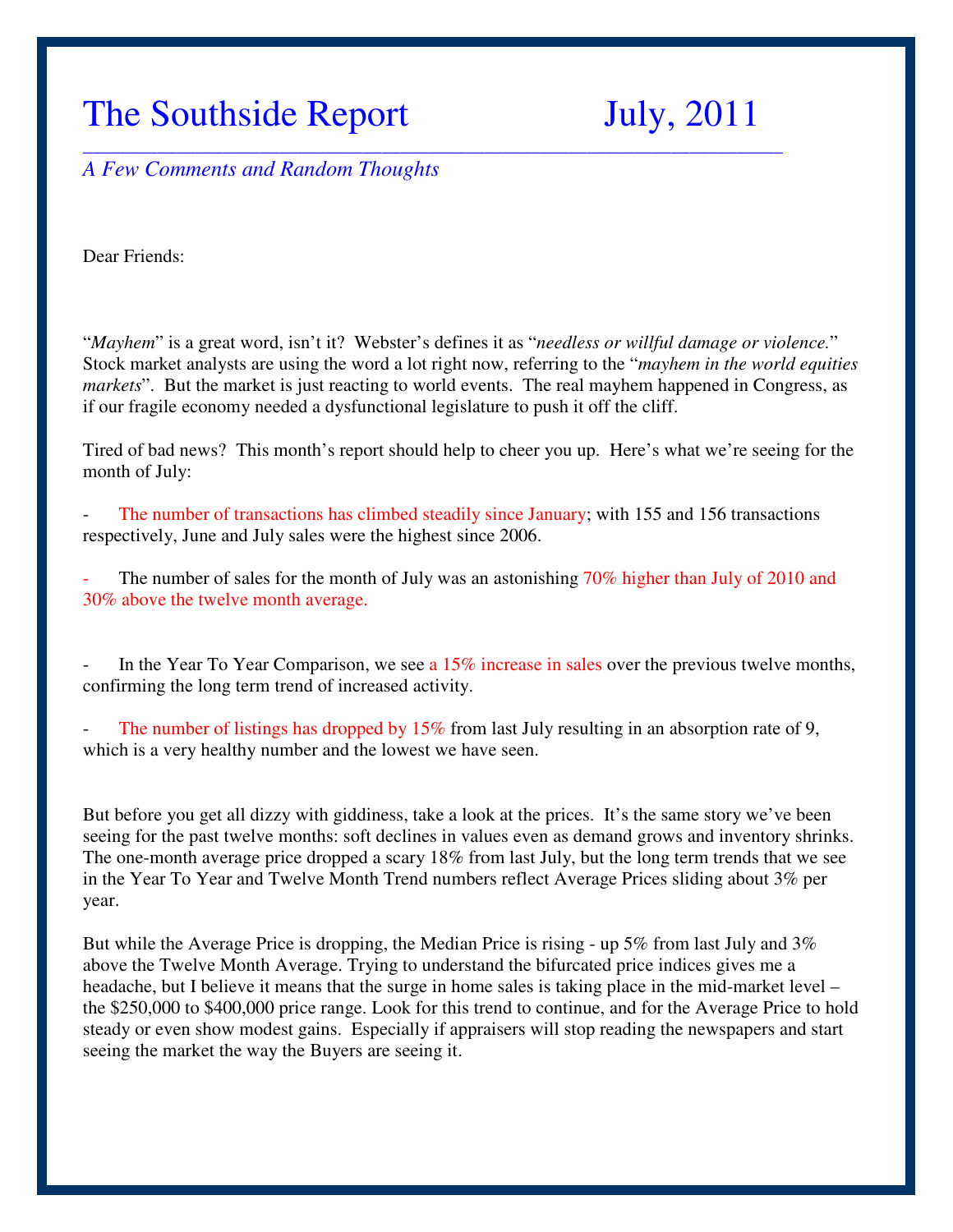If you have been thinking about selling your home, this just might be the window you've been waiting for. Activity up, … inventory low, … prices steady. If your home is on the market and not selling, most likely you are over-priced. Listen to your Realtor.

Our numbers are very encouraging, with long term trends showing a real comeback in our market. At the same time, the nation's economy is on very thin ice, with talks of re-recession back in the discussion. Decisions in Washington seem to be based more on personal agenda than the good of the country, and that could very well bring any recovery to a grinding halt.

By the way, Standard & Poor's, the ones who downgraded America's bond rating this week, gets a copy of this report (really!). Maybe they'll change their minds after reading this. But then again, they are the same guys who gave AAA ratings to mortgage-backed securities.

Bruce M. Tigert

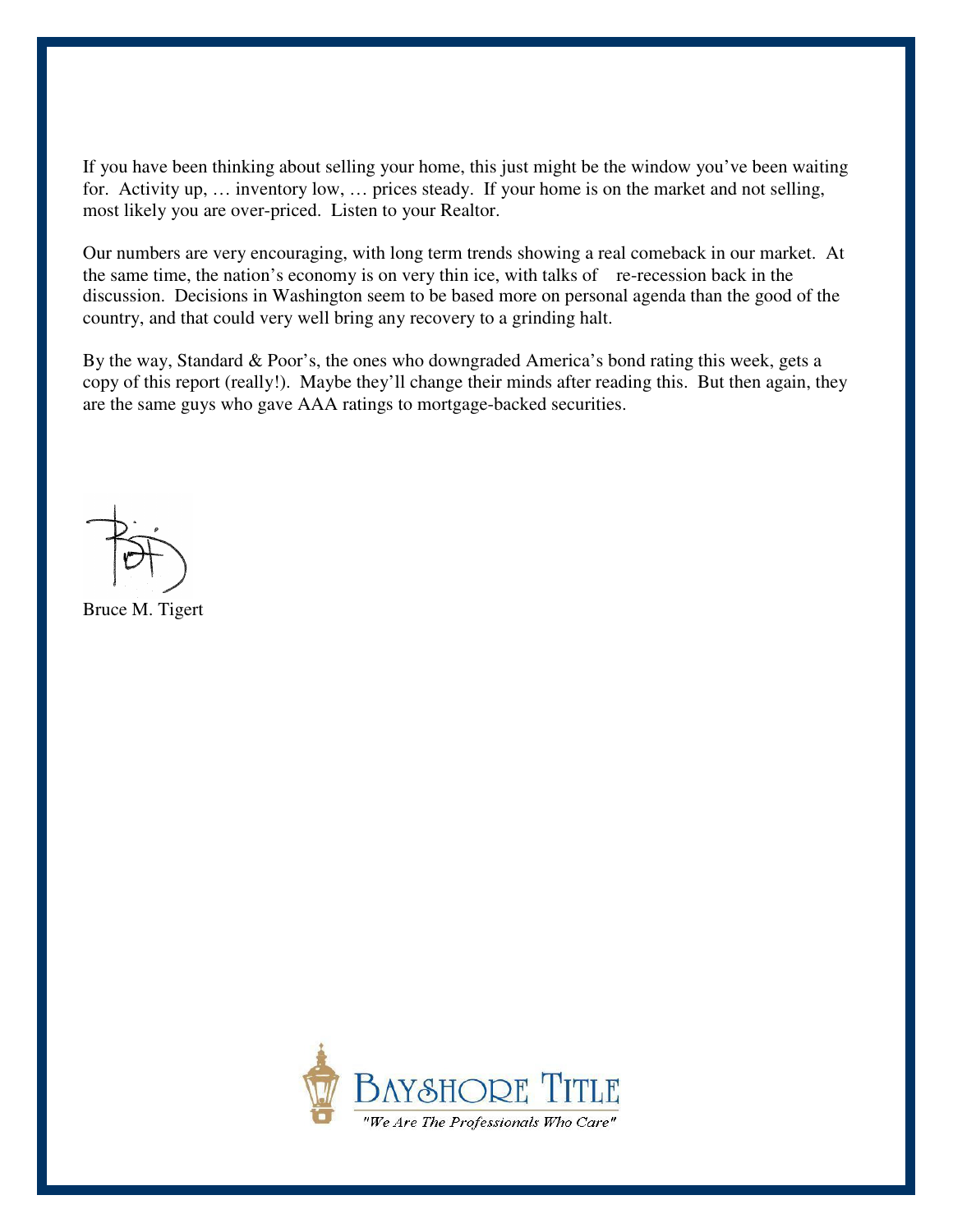# Average Sales Price July 2011

|                  | # Sales         | <b>Selling Price</b> | $$ /$ Sq. Ft. |
|------------------|-----------------|----------------------|---------------|
| 33606            |                 |                      |               |
| <b>July 2008</b> | 21              | \$646,833            | \$257         |
| <b>July 2009</b> | 14              | \$449,023            | \$206         |
| <b>July 2010</b> | 16              | \$214,678            | \$154         |
| <b>July 2011</b> | $\overline{20}$ | \$277,033            | \$158         |
| 33609            |                 |                      |               |
| <b>July 2008</b> | 21              | \$345,861            | \$175         |
| <b>July 2009</b> | 26              | \$338,143            | \$135         |
| <b>July 2010</b> | 24              | \$271,909            | \$123         |
| <b>July 2011</b> | 31              | \$326,359            | \$138         |
| 33611            |                 |                      |               |
| <b>July 2008</b> | 37              | \$293,727            | \$148         |
| <b>July 2009</b> | 38              | \$217,223            | \$120         |
| <b>July 2010</b> | 31              | \$182,174            | \$108         |
| <b>July 2011</b> | 48              | \$227,297            | \$108         |
| 33629            |                 |                      |               |
| <b>July 2008</b> | 31              | \$460,965            | \$202         |
| <b>July 2009</b> | 40              | \$493,655            | \$198         |
| <b>July 2010</b> | 21              | \$824,761            | \$249         |
| <b>July 2011</b> | 57              | \$339,969            | \$157         |
|                  |                 |                      |               |
| Total            |                 |                      |               |
| <b>July 2008</b> | 110             | \$418,221.71         | \$196         |
| <b>July 2009</b> | 118             | \$365,073.85         | \$165         |
| <b>July 2010</b> | 92              | \$357,913.47         | \$159         |

July 2011 156 \$294,527.42

<mark>2 \$140</mark>



**Selling Price Average Price per Sq. Ft.** 



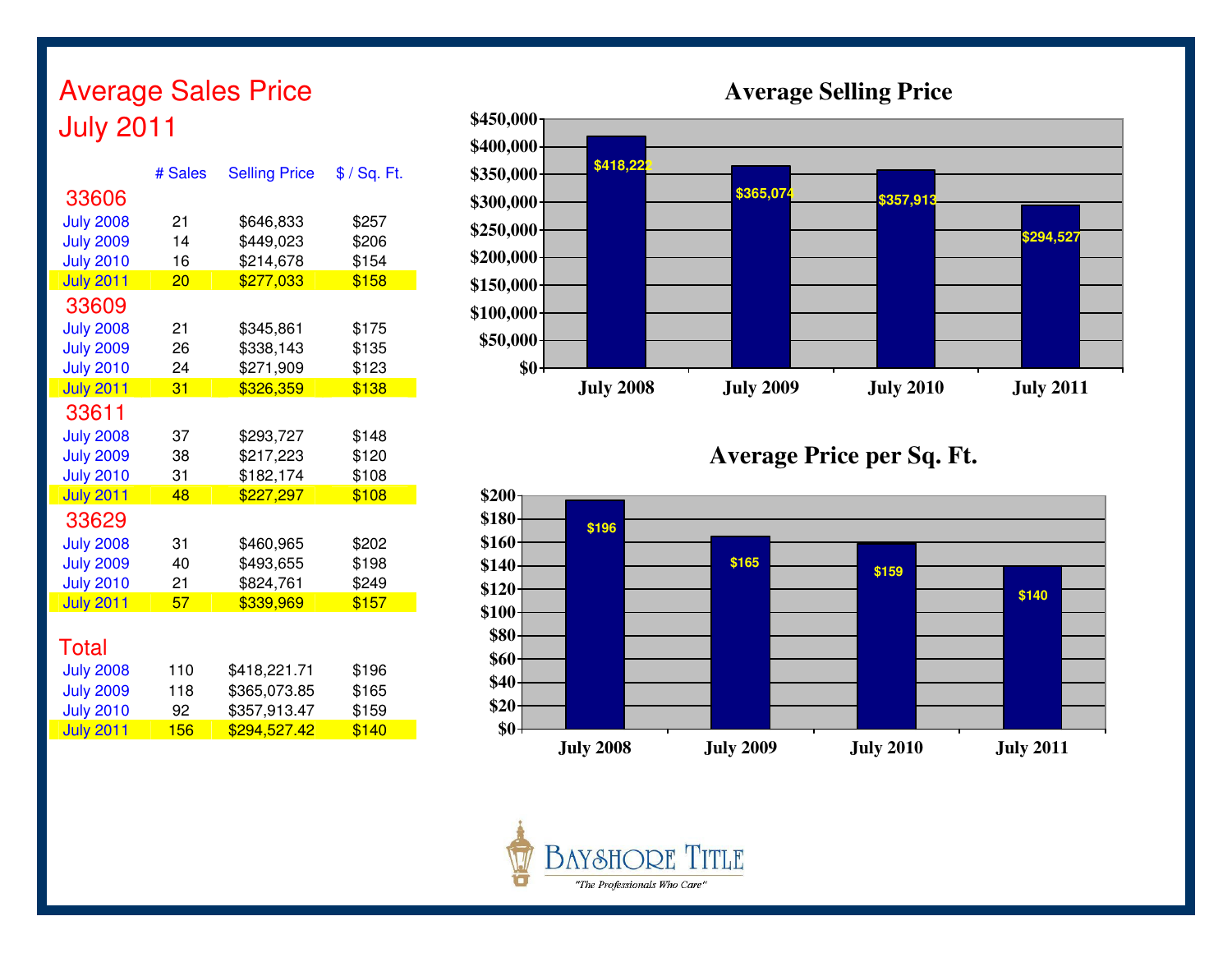# Median Sales Price July 2011

|                  | # Sales | <b>Selling Price</b> | \$ / Sq. Ft. |
|------------------|---------|----------------------|--------------|
| 33606            |         |                      |              |
| <b>July 2008</b> | 21      | \$460,000            | \$249        |
| <b>July 2009</b> | 14      | \$417,500            | \$237        |
| <b>July 2010</b> | 16      | \$222,500            | \$134        |
| <b>July 2011</b> | 20      | \$256,000            | \$156        |
| 33609            |         |                      |              |
| <b>July 2008</b> | 21      | \$286,000            | \$157        |
| <b>July 2009</b> | 26      | \$227,500            | \$126        |
| <b>July 2010</b> | 24      | \$215,000            | \$116        |
| <b>July 2011</b> | 31      | \$210,000            | \$122        |
| 33611            |         |                      |              |
| <b>July 2008</b> | 37      | \$225,000            | \$142        |
| <b>July 2009</b> | 38      | \$186,500            | \$121        |
| <b>July 2010</b> | 31      | \$100,500            | \$104        |
| <b>July 2011</b> | 48      | \$131,500            | \$95         |
| 33629            |         |                      |              |
| <b>July 2008</b> | 31      | \$415,000            | \$194        |
| <b>July 2009</b> | 40      | \$314,500            | \$179        |
| <b>July 2010</b> | 21      | \$350,000            | \$187        |
| <b>July 2011</b> | 57      | \$287,500            | \$161        |
|                  |         |                      |              |
| Total            |         |                      |              |
| <b>July 2008</b> | 110     | \$335,055            | \$186        |
| <b>July 2009</b> | 118     | \$266,331            | \$166        |
| <b>July 2010</b> | 92      | \$208,538            | \$135        |
| <b>July 2011</b> | 156     | \$220,061            | \$134        |

## **# of Transactions**



**Median Selling Price**



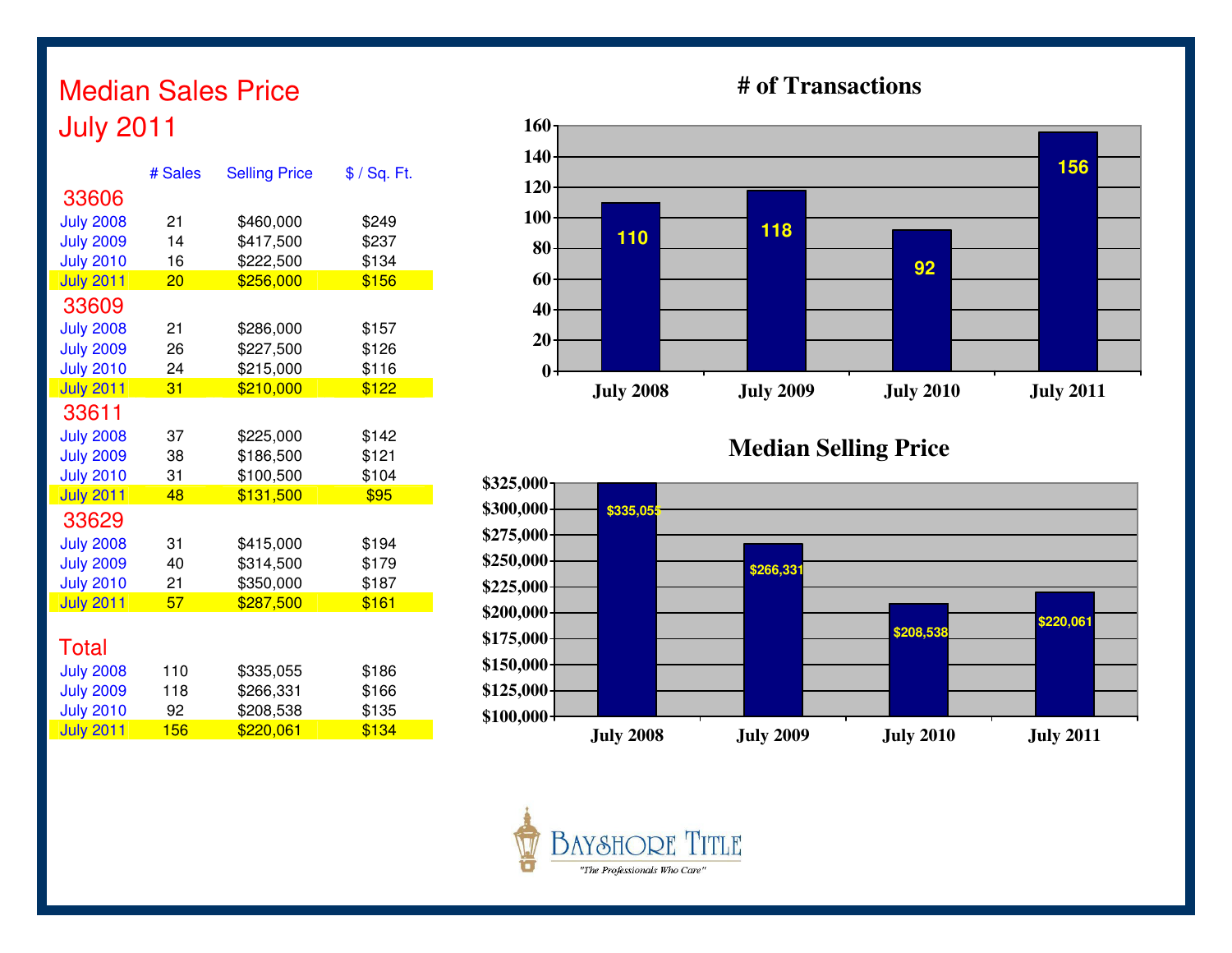| 33606                     | # Sales | <b>Volume</b> | Average<br><b>Price</b> |
|---------------------------|---------|---------------|-------------------------|
| Aug 1 2008 - July 31 2009 | 166     | \$84,559,111  | \$509,392               |
| Aug 1 2009 - July 31 2010 | 208     | \$82,344,537  | \$395,887               |
| Aug 1 2010 - July 31 2011 | 260     | \$116,997,597 | \$449,991               |
|                           |         |               |                         |
| 33609                     |         |               |                         |
| Aug 1 2008 - July 31 2009 | 230     | \$77,346,577  | \$336,289               |
| Aug 1 2009 - July 31 2010 | 295     | \$83,022,819  | \$281,433               |
| Aug 1 2010 - July 31 2011 | 290     | \$75,863,412  | \$261,598               |
|                           |         |               |                         |
| 33611                     |         |               |                         |
| Aug 1 2008 - July 31 2009 | 340     | \$83,854,350  | \$246,630               |
| Aug 1 2009 - July 31 2010 | 444     | \$92,506,538  | \$208,348               |
| Aug 1 2010 - July 31 2011 | 527     | \$101,588,809 | \$192,768               |
|                           |         |               |                         |
| 33629                     |         |               |                         |
| Aug 1 2008 - July 31 2009 | 338     | \$142,222,240 | \$420,776               |
| Aug 1 2009 - July 31 2010 | 353     | \$151,051,998 | \$427,909               |
| Aug 1 2010 - July 31 2011 | 423     | \$162,448,439 | \$384,039               |

# **# of Transactions**



### **Total Volume**

#### **Total**

| Aug 1 2008 - July 31 2009         | 1074  | \$387.982.278 | \$361.250 |
|-----------------------------------|-------|---------------|-----------|
| Aug 1 2009 - July 31 2010         | 1300  | \$408.925.892 | \$314.558 |
| <u> Aug 1 2010 - July 31 2011</u> | 1500. | \$456.898.257 | \$304.599 |

**BAY&HORE TITLE** 

"The Professionals Who Care"

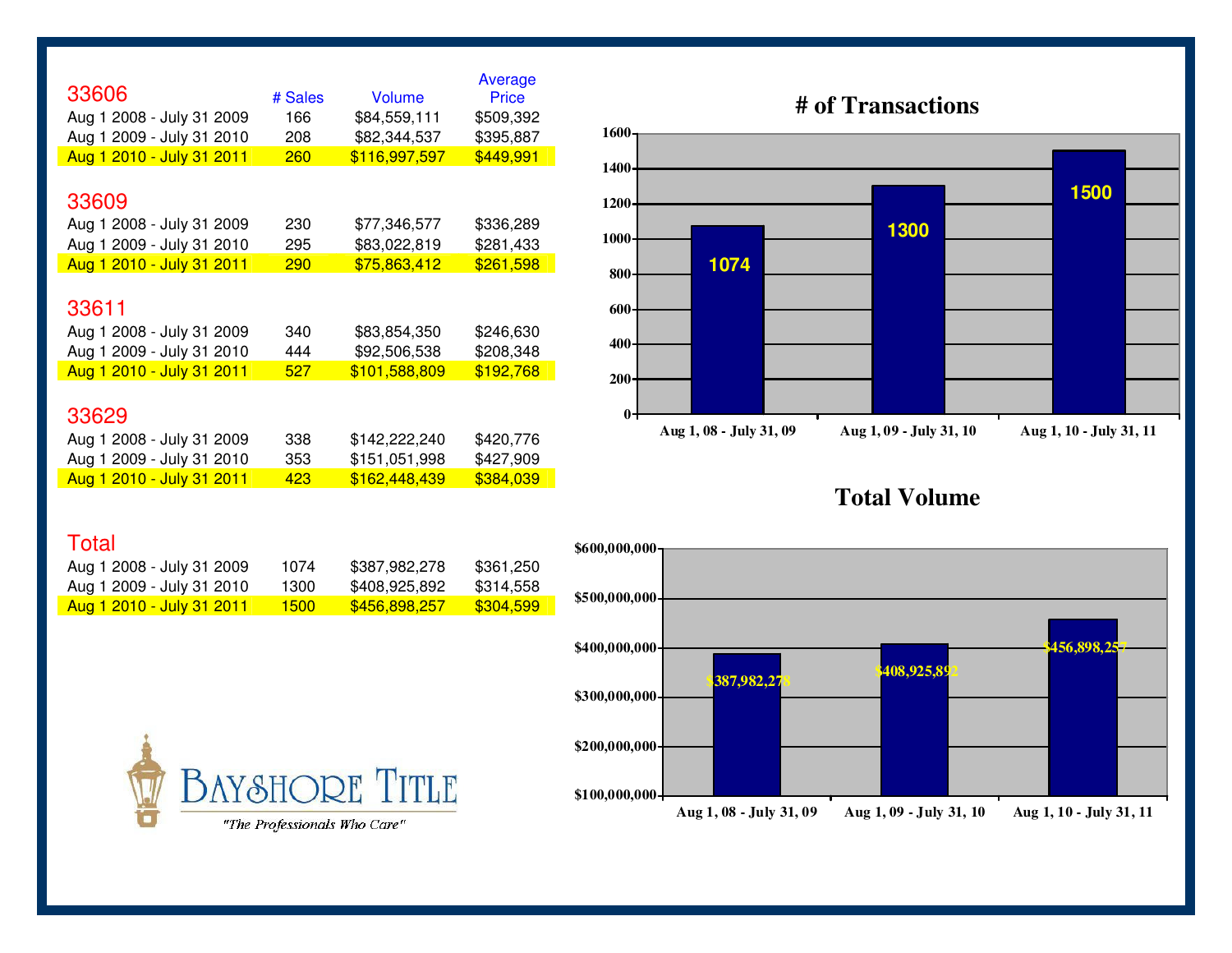## Twelve Month Trends

## Average Sales Price

| Total                                                                         | <b>Aug '10</b><br>\$326,234 | <b>Sept '10</b><br>\$353,893 | <b>Oct '10</b><br>\$294,576 | <b>Nov '10</b><br>\$297,642                                           | Dec '10<br>\$293,054        | <b>Jan '11</b><br>\$240,235                        | <b>Feb '11</b><br>\$286,351 | <b>Mar '11</b><br>\$333,726                               | April '11<br>\$354,736 | <b>May '11</b><br>\$285,839 | <b>June '11</b><br>\$292,835 | <b>July '11</b><br>\$294,527 | Average<br>\$304,471                     |
|-------------------------------------------------------------------------------|-----------------------------|------------------------------|-----------------------------|-----------------------------------------------------------------------|-----------------------------|----------------------------------------------------|-----------------------------|-----------------------------------------------------------|------------------------|-----------------------------|------------------------------|------------------------------|------------------------------------------|
|                                                                               |                             | <b>Median Sales Price</b>    |                             |                                                                       |                             |                                                    |                             |                                                           |                        |                             |                              |                              |                                          |
| Total                                                                         | <b>Aug '10</b><br>\$230,000 | Sept '10<br>\$242,780        | <b>Oct '10</b><br>\$218,301 | <b>Nov '10</b><br>\$256,611                                           | <b>Dec</b> '10<br>\$218,957 | <b>Jan '11</b><br>\$172,853                        | <b>Feb '11</b><br>\$172,037 | <b>Mar '11</b><br>\$211,395                               | April '11<br>\$187,061 | <b>May '11</b><br>\$207,738 | <b>June '11</b>              | <b>July '11</b>              | Average<br>\$213,287                     |
| \$450,000<br>\$400,000<br>\$350,000<br>\$300,000<br>\$250,000<br>\$200,000    |                             |                              |                             |                                                                       |                             |                                                    |                             |                                                           |                        |                             |                              |                              | <b>- Average Price</b><br>← Median Price |
| \$150,000                                                                     | Aug '10                     | Sept '10                     | Oct '10                     | Nov '10                                                               | Dec '10                     | <b>Jan '11</b>                                     | Feb '11                     | M ar '11                                                  | Apr '11                | M ay '11                    | <b>June '11</b>              | July '11                     |                                          |
|                                                                               | <b>Total</b>                | <b>Aug '10</b><br>\$146      | Sept '10<br>\$154           | <b>Average Sales Price Per Square Foot</b><br><b>Oct '10</b><br>\$137 | <b>Nov '10</b><br>\$142     | <b>Dec</b> '10<br><b>Jan '11</b><br>\$145<br>\$124 | <b>Feb '11</b><br>\$135     | <b>Mar '11</b><br>\$146                                   | April '11<br>\$149     | <b>May '11</b><br>\$138     | June '11<br>\$142            | <b>July '11</b><br>\$140     | Average<br>\$142                         |
| \$160<br>\$155<br>\$150<br>\$145<br>\$140<br>\$135<br>\$130<br>\$125<br>\$120 |                             |                              |                             |                                                                       |                             |                                                    |                             |                                                           |                        |                             |                              |                              | Price per Sq Ft                          |
|                                                                               | Aug ' 10                    | Sept '10                     | Oct '10                     | <b>Nov '10</b>                                                        | Dec '10                     | Jan '11                                            | Feb '11                     | M ar '11                                                  | Apr '11                | M ay '11                    | <b>June '11</b>              | July '11                     |                                          |
|                                                                               |                             |                              |                             |                                                                       |                             |                                                    |                             | <b>D</b> <i><b>Replace A Committee of Committee A</b></i> |                        |                             |                              |                              |                                          |